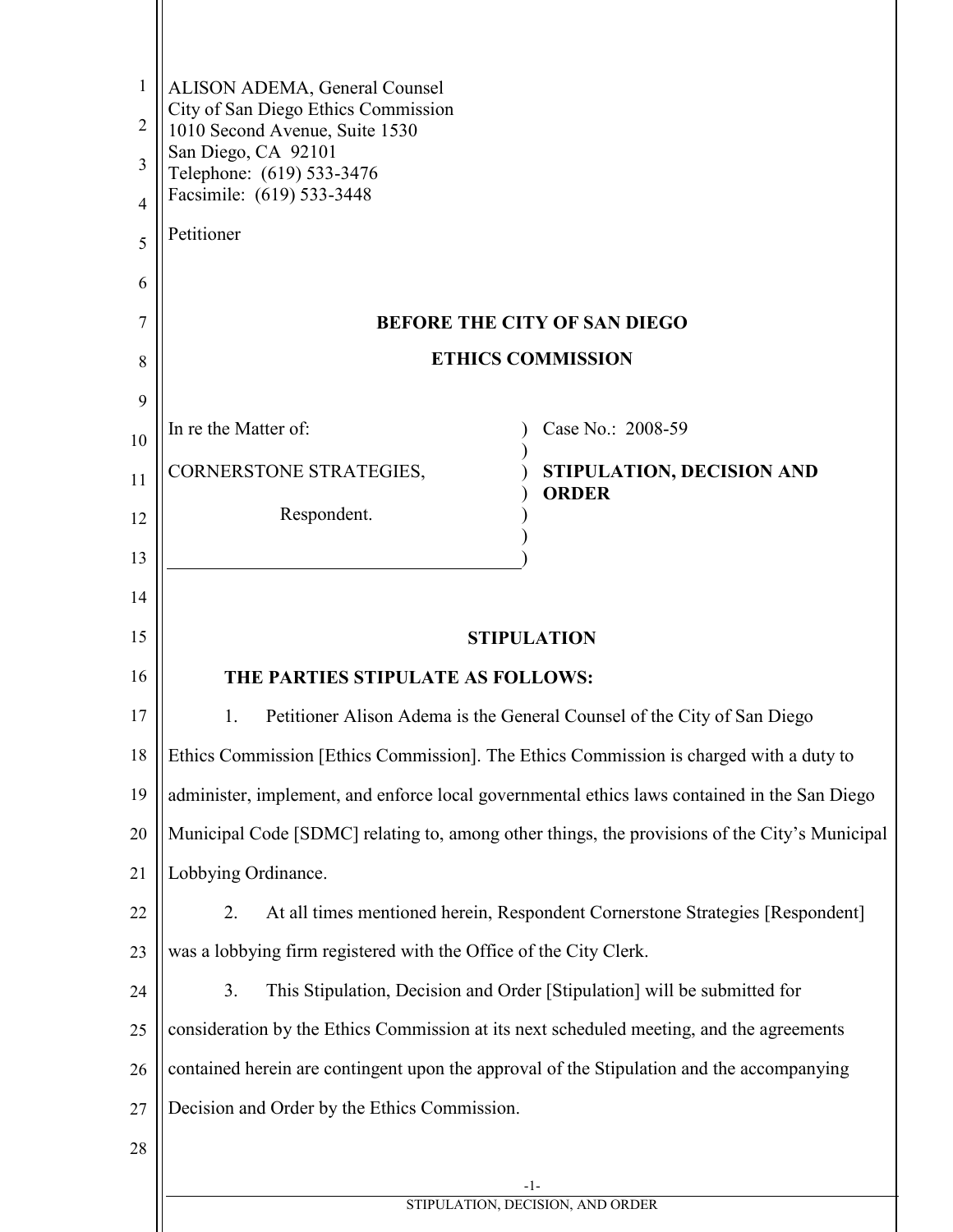1 2 3 4. This Stipulation resolves all factual and legal issues raised in this matter by the Ethics Commission without the necessity of holding an administrative hearing to determine the Respondent's liability.

4 5 6 7 8 9 10 11 12 13 14 5. Respondent understands and knowingly and voluntarily waives any and all procedural rights under the SDMC, including, but not limited to, a determination of probable cause, the issuance and receipt of an administrative complaint, the right to appear personally in any administrative hearing held in this matter, the right to confront and cross-examine witnesses testifying at the hearing, the right to subpoena witnesses to testify at the hearing, and the right to have the Ethics Commission or a volunteer hearing officer hear this matter. Respondent agrees to hold the City of San Diego harmless from any and all claims or damages resulting from the Commission's investigation or this stipulated agreement, or any matter reasonably related thereto. Respondent further agrees that the terms of this Stipulation constitute compliance with the provisions of SDMC section 26.0450 in that the Stipulation includes a recitation of facts, a reference to each violation, and an order.

15 16 17 18 6. The Respondent acknowledges that this Stipulation is not binding upon any other law enforcement or government agency and does not preclude the Ethics Commission from cooperating with or assisting any other law enforcement or government agency with regard to this or any other related matter.

19 20 21 22 23 7. The parties agree that in the event the Ethics Commission refuses to accept this Stipulation, it shall become null and void. Respondent further agrees that in the event the Ethics Commission rejects the Stipulation and a full evidentiary hearing before the City Ethics Commission becomes necessary, no member of the Ethics Commission or its staff shall be disqualified because of prior consideration of this Stipulation.

24

**/** 

**/** 

**/** 

**/** 

**/** 

- 25
- 26
- 27
- 28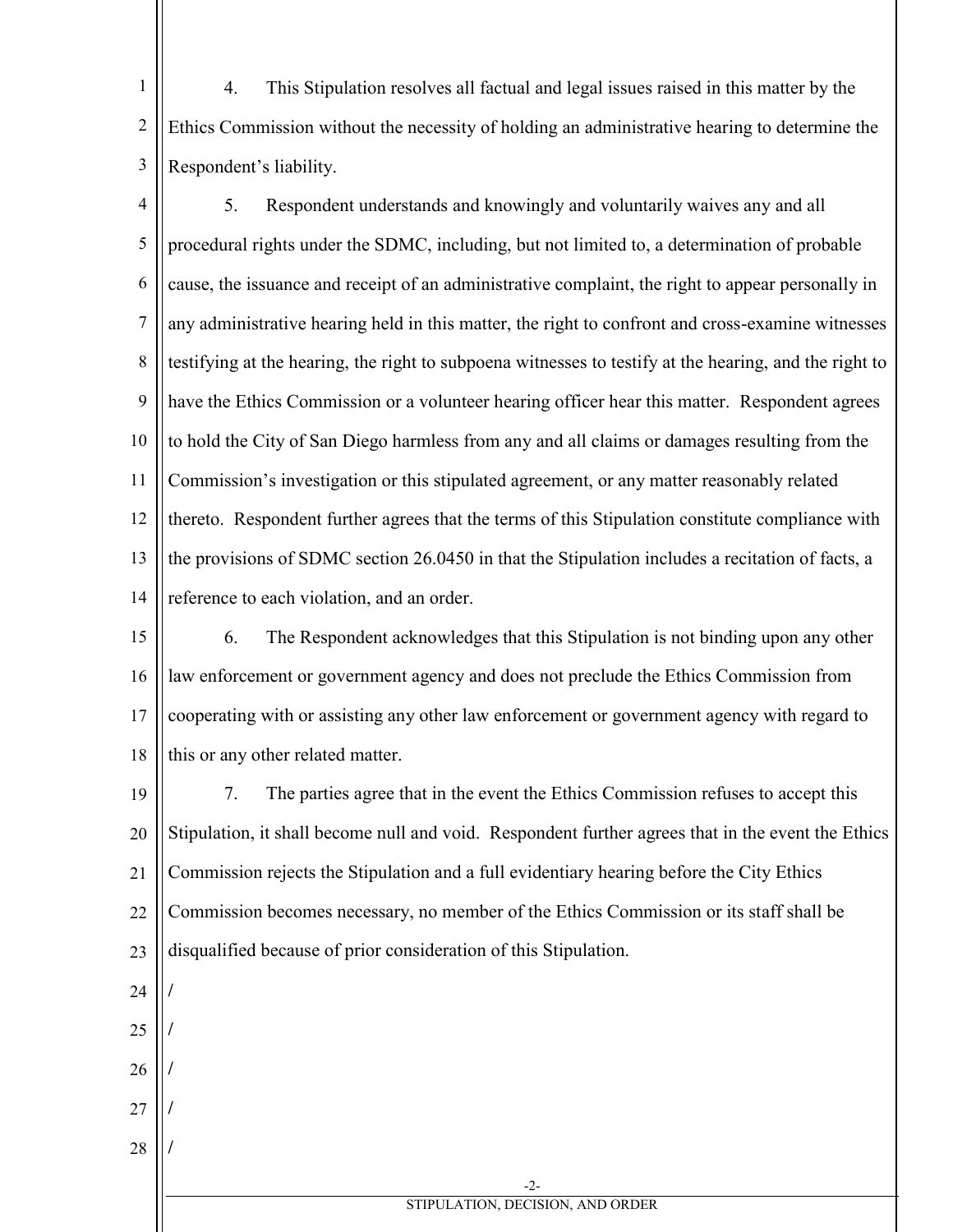| 1              | <b>Summary of Law and Facts</b>                                                                     |
|----------------|-----------------------------------------------------------------------------------------------------|
| $\overline{2}$ | 8.<br>The Lobbying Ordinance requires registered lobbying firms to file quarterly                   |
| $\mathfrak{Z}$ | disclosure reports no later than the last day of the months of April, July, October, and January,   |
| 4              | covering the preceding calendar quarter. SDMC §§ 27.4015, 27.4016.                                  |
| 5              | 9.<br>The Lobbying Ordinance requires registered lobbying firms to file quarterly                   |
| 6              | disclosure reports with the City Clerk using forms provided by the City Clerk, and to include       |
| $\overline{7}$ | specific information regarding the firm's lobbying activities, the identity of City Official's      |
| 8              | lobbied, campaign contributions and fundraising activities by owners, officers and lobbyists of     |
| 9              | the firm, and compensated campaign services and City contracts. SDMC §§ 27.4015(c),                 |
| 10             | 27.4017.                                                                                            |
| 11             | 10.<br>Respondent registered as a lobbying firm with the Office of the City Clerk on                |
| 12             | January 10, 2008.                                                                                   |
| 13             | Respondent failed to file a disclosure report for the first quarter of 2008 until March<br>11.      |
| 14             | 19, 2009, almost one year after the due date of April 30, 2008. The report filed by Respondent      |
| 15             | disclosed that during the first quarter of 2008 it did not engage in lobbying activity, make any    |
| 16             | campaign contributions, conduct fundraising activity or provide compensated services under a        |
| 17             | contract with the City of San Diego.                                                                |
| 18             | 12.<br>Respondent filed a quarterly disclosure report on July 31, 2008, for the second              |
| 19             | quarter of 2008, on an outdated form and did not disclose campaign contributions and                |
| 20             | fundraising activities, compensated campaign services and City contracts.                           |
| 21             | The City Clerk sent Respondent a letter on August 15, 2008, notifying Respondent<br>13.             |
| 22             | that its quarterly disclosure report for the second quarter of 2008 was filed on an outdated form   |
| 23             | and was incomplete. Respondent was informed that it needed to file its quarterly disclosure         |
| 24             | report on the correct form. Respondent failed to file a disclosure report for the second quarter of |
| 25             | 2008 until March 19, 2009, almost eight months after the due date of July 31, 2008. The report      |
| 26             | filed by Respondent disclosed that during the second quarter of 2008 it did not engage in           |
| 27             | lobbying activity, make any campaign contributions, conduct fundraising activity or provide         |
| 28             | compensated services under a contract with the City of San Diego.                                   |
|                | $-3-$<br>STIPULATION, DECISION, AND ORDER                                                           |

STIPULATION, DECISION, AND ORDER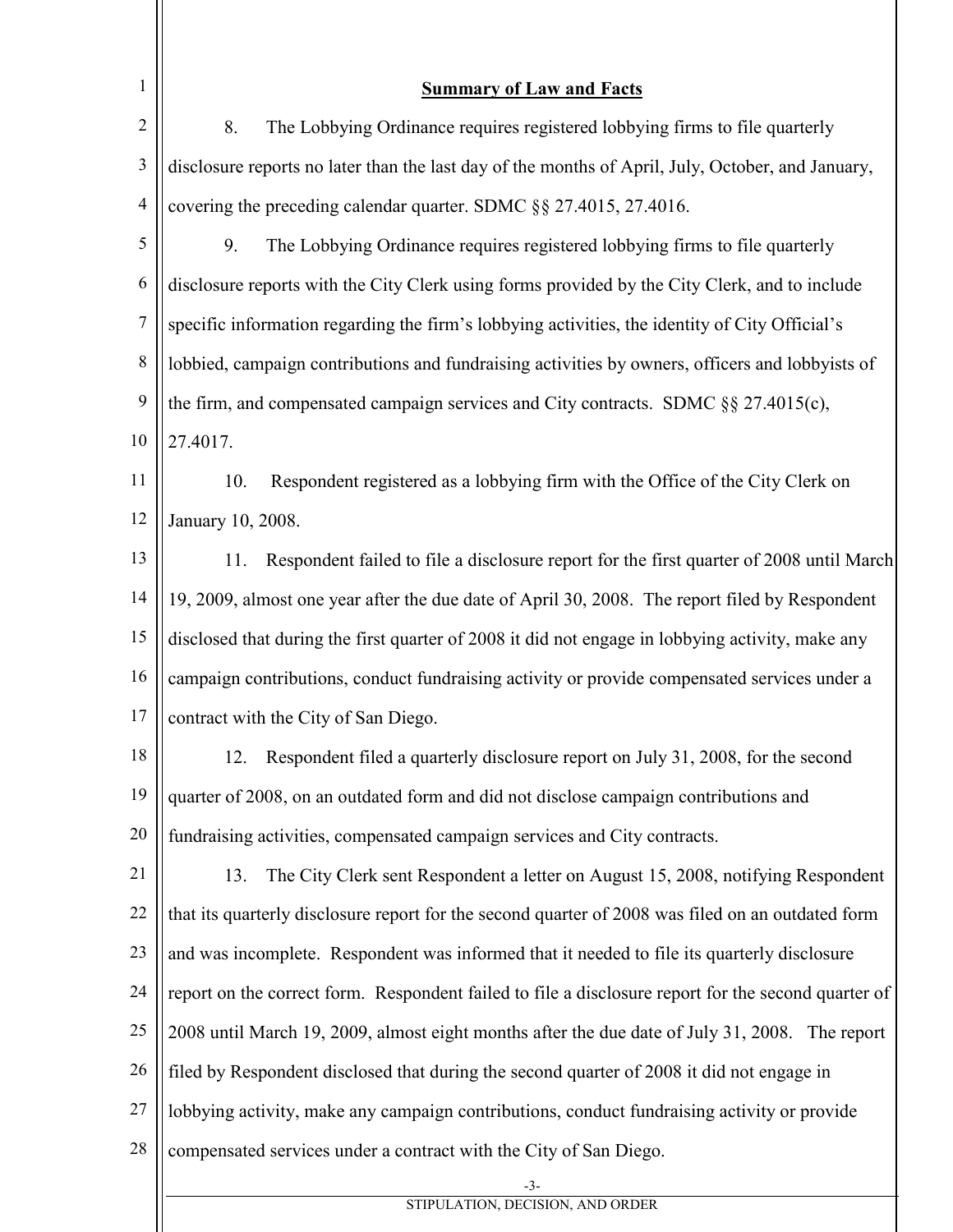| 1              | <b>Counts</b>                                                                                          |
|----------------|--------------------------------------------------------------------------------------------------------|
| $\overline{2}$ | Count 1 – Violation of SDMC sections 27.4015 and 27.4016                                               |
| 3              | Respondent failed to timely file its first quarterly disclosure report as required by<br>14.           |
| 4              | SDMC sections 27.4015 and 27.4016. Respondent's quarterly disclosure report for the first              |
| 5              | quarter of 2008 was due on April 30, 2008, but Respondent did not file it until March 19, 2009.        |
| 6              | Count 2 – Violation of SDMC sections 27.4015, 27.4016 and 27.4017                                      |
| 7              | 15.<br>Respondent failed to timely file its second quarterly disclosure report on the                  |
| 8              | correct form as required by SDMC sections 27.4015(c) and 27.4016, and in so doing failed to            |
| 9              | disclose all of the information required by SDMC section 27.4017. Respondent did not file its          |
| 10             | quarterly disclosure report for the second quarter of 2008 on the correct form until March 19,         |
| 11             | 2009.                                                                                                  |
| 12             | <b>Factors in Aggravation</b>                                                                          |
| 13             | Respondent's principal, Arturo Castanares, is an experienced lobbyist in the City<br>16.               |
| 14             | of San Diego. Thus, there is a reasonable expectation that Respondent was aware of the                 |
| 15             | registration and quarterly filing requirements in the Lobbying Ordinance.                              |
| 16             | 17.<br>The City Clerk and the Ethics Commission staff communicated multiple times                      |
| 17             | with Respondent regarding its quarterly filing responsibilities, including to notify Respondent        |
| 18             | that a first quarter disclosure report for 2008 had not been received by the City Clerk and that the   |
| 19             | second quarter disclosure report Respondent filed was on an outdated form, incomplete and              |
| 20             | needed to be re-filed on the correct form. Despite these efforts, Respondent failed to timely its      |
| 21             | first quarter disclosure report and failed to file its second quarter report on the correct form until |
| 22             | March 19, 2009, the day before a Probable Cause Hearing had been scheduled by the Ethics               |
| 23             | Commission on these violations of the Lobbying Ordinance.                                              |
| 24             | Respondent's principal, Arturo Castanares, entered into a previous stipulation<br>18.                  |
| 25             | with the Ethics Commission on November 8, 2007, in connection with his late registration as a          |
| 26             | registered lobbyist for calendar year 2007 and his late filing of five quarterly disclosure reports.   |
| 27             | He agreed to pay a fine in this case in the amount of \$4,500.                                         |
| 28             |                                                                                                        |
|                | -4-                                                                                                    |

STIPULATION, DECISION, AND ORDER